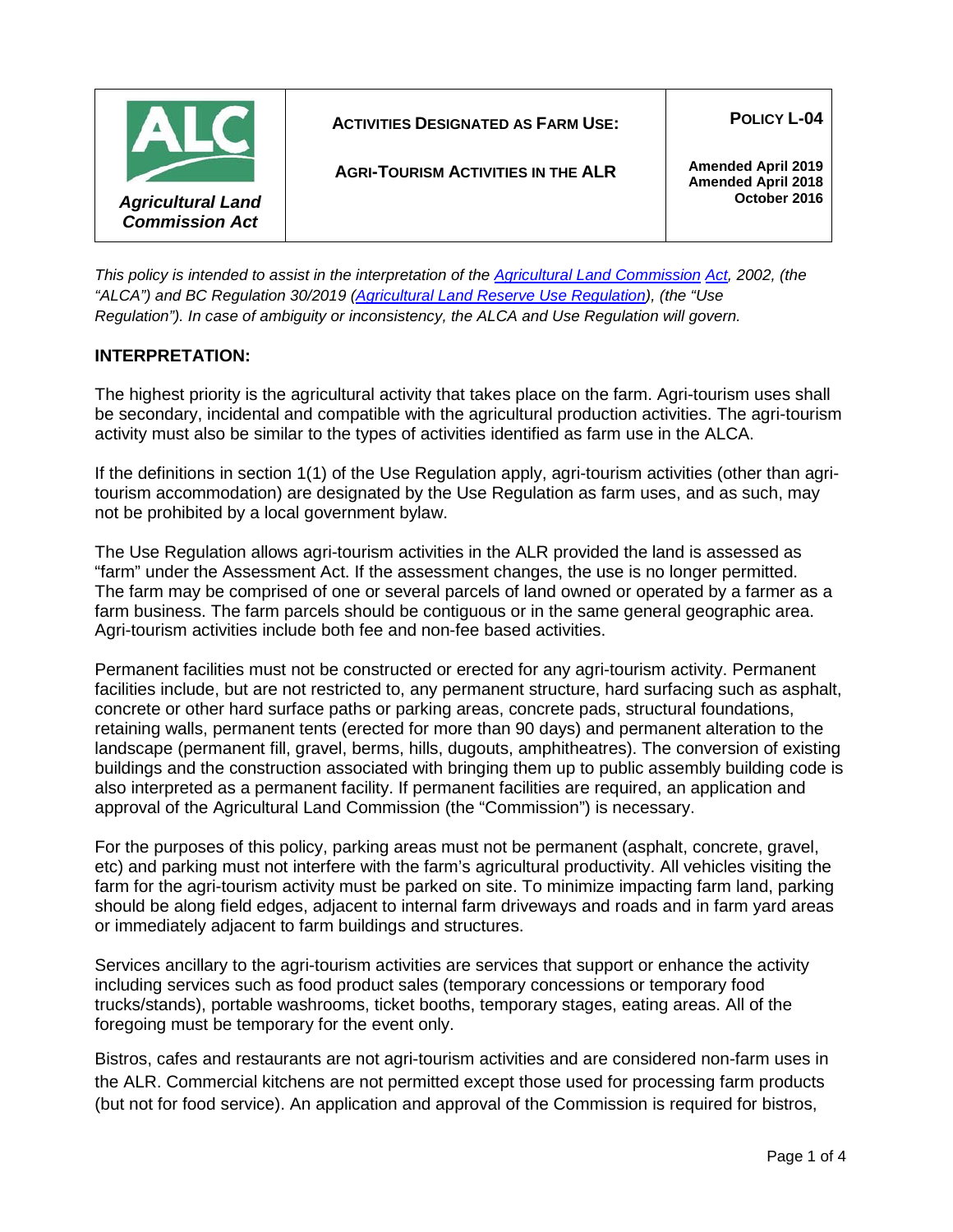cafes and restaurants except for food and beverage service lounges permitted by section 13 of the Use Regulation for wineries, cideries, breweries, distilleries or meaderies.

The following are agri-tourism activities specified in section 12 of the Use Regulation:

- an agricultural heritage exhibit displayed on a farm (e.g. farm equipment displays);
- a tour of the farm, an educational activity or demonstration in respect of all or part of the farming operations that take place on the farm, and activities ancillary to any of these (e.g. milking barn tour, cheese making demonstration, harvest demonstration, farm crafts such as wreath making or garlic braiding);
- cart, sleigh and tractor rides on the land comprising the farm;
- activities that promote or market livestock (e.g. cattle, horses, sheep, goats, poultry) from the farm, whether or not the activity also involves livestock from other farms, including shows, cattle driving and associated domestic livestock petting zoos;
- dog trials held at a farm (e.g. agility and stock dog events);
- harvest festivals and other seasonal events on a farm for the purpose of promoting or marketing farm products produced on the farm (e.g. pumpkin patch, garlic festival, blueberry festival)
- Corn mazes prepared using corn planted on the farm.

Agri-tourism uses that are not listed in the Use Regulation or do not meet the conditions established in the Use Regulation (such as uses that are not taking place on land assessed as farm, that do not promote or market livestock from the farm, that do not promote or market farm products produced on the farm or that require permanent facilities), must make an application for non- farm use and seek approval from the Commission.

Activities that are not considered agri-tourism events include, but are not limited to, paint ball, dirt bike/atv trails, mini-train parks, model aircraft runways, rodeos, helicopter tours, activities operated as a commercial business, permanent food service facilities, permanent mazes, nondomestic animal pettings zoos, etc.

If a farm building (existing or new) is used for an agri-tourism activity and it does not meet the Use Regulation or other regulatory requirements or it has not been approved by the Commission, it will be considered in contravention of the ALCA.

Local governments have the authority to regulate agri-tourism activities with regard to structures and building occupancy (including determining if an existing farm building is appropriate for a gathering or requires upgrades for public assembly), parking, lighting, hours of operation, health and safety, noise, access for police, fire and emergency vehicles, etc.

This policy does not address gathering for an event. See Related Policies.

This policy does not address agri-tourism accommodation, which in some circumstances is a permitted use under section 33 of the Use Regulation for the purpose of the Commission unless prohibited by a local bylaw. See Information Bulletin 06 – Accommodation for Tourists in the ALR.

Farm retail sales are addressed separately under section 11(3) of the Use Regulation and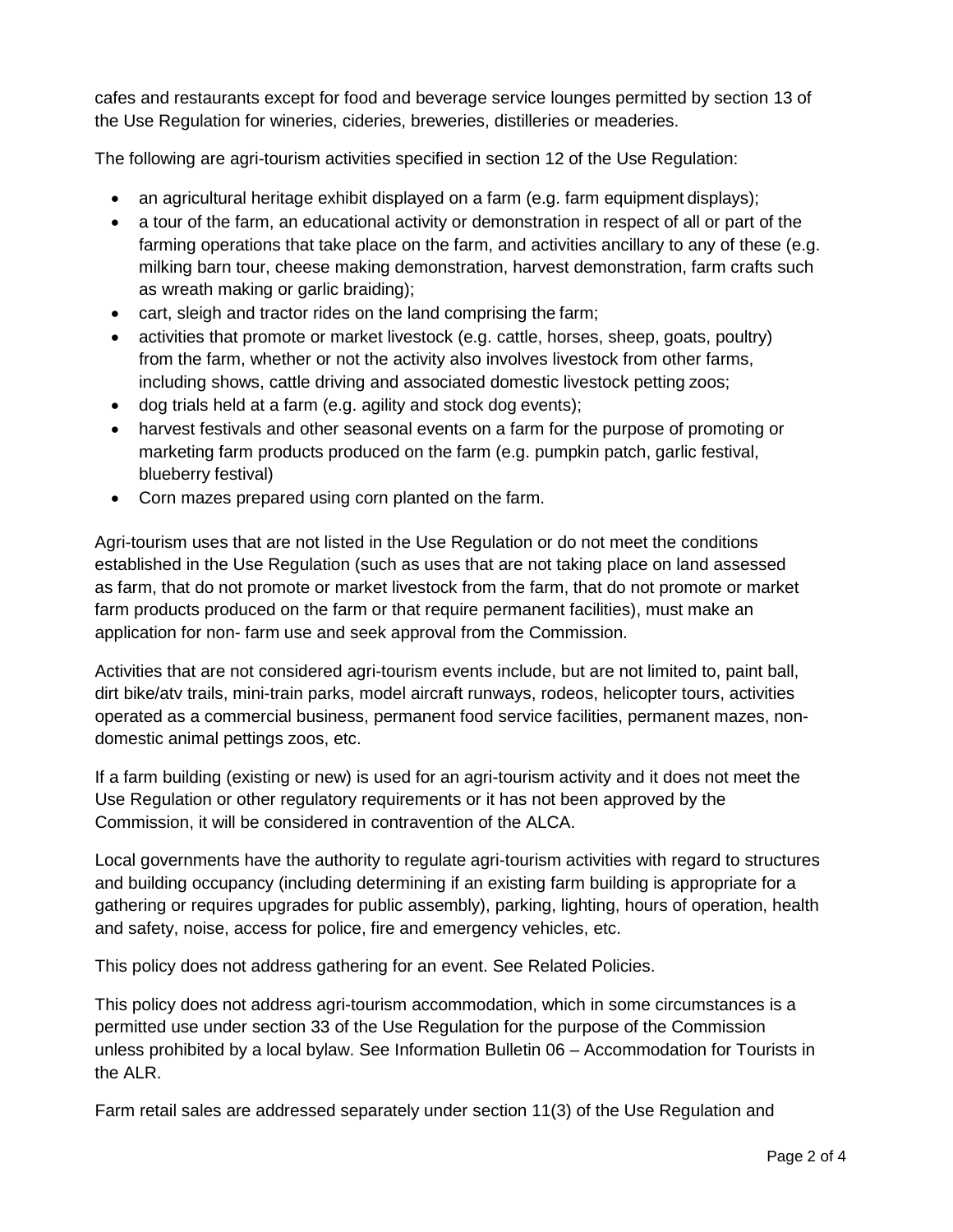may qualify as a designated farm use if the specified conditions are met. See Related Policies.

# **TERMS:**

**ancillary** means subordinate or supplementary to the primary farm use

**seasonal** means a use or activity that fluctuates according to one or more seasons (spring, summer, fall and winter) (but not all seasons) or available or taking place during one or more seasons (but not all seasons) or at a specific time of the year.

Unless defined in this policy, terms used herein will have the meanings given to them in the ALCA or the Use Regulation.

# **RELATED POLICIES:**

ALC Policy L-02 Activities Designated as Farm Use: Farm Retail Sales in the ALR

ALC Policy L-22 Activities Designated as a Permitted Non-Farm Use in the ALR: Gathering for an Event in the ALR

# **REFERENCE:**

**Agricultural Land Reserve Use Regulation (BC Reg. 30/2019), Sections 1, 3, 4, 5(1), 12,** 

# **Definitions**

*Section 1 In this regulation:*

*"agri-tourism activity" means an activity referred to in section 12* [agri-tourism]*;*

*"farm product" means a commodity that is produced from a farm use but does not include water;*

# **If farming extends over multiple parcels**

*Section 3 Unless a contrary intention appears, a reference to a use of agricultural land includes all of the agricultural land on which a single farm operation is conducted, regardless of*

- *(a) whether activities are conducted over one parcel or multiple parcels, or*
- *(b) whether, in the case of multiple parcels, the parcels are adjacent.*

# **Farm uses that may not be prohibited**

*Section 4 The farm uses referred to in this Part may not be prohibited*

- *(a) by a local government enactment except a bylaw under section 552* [farming area bylaws] *of the*  [Local Government Act](http://www.bclaws.ca/civix/document/id/complete/statreg/r15001_00)*, or*
- *(b) by a first nation government law, if the activity is conducted on settlement lands.*

#### **Necessary structures and ancillary services**

*Section 5 (1) Subject to any limits and conditions set out in this Part, the use of agricultural land to construct, maintain or operate any of the following is designated as a farm use and may not be prohibited as described in section 4:*